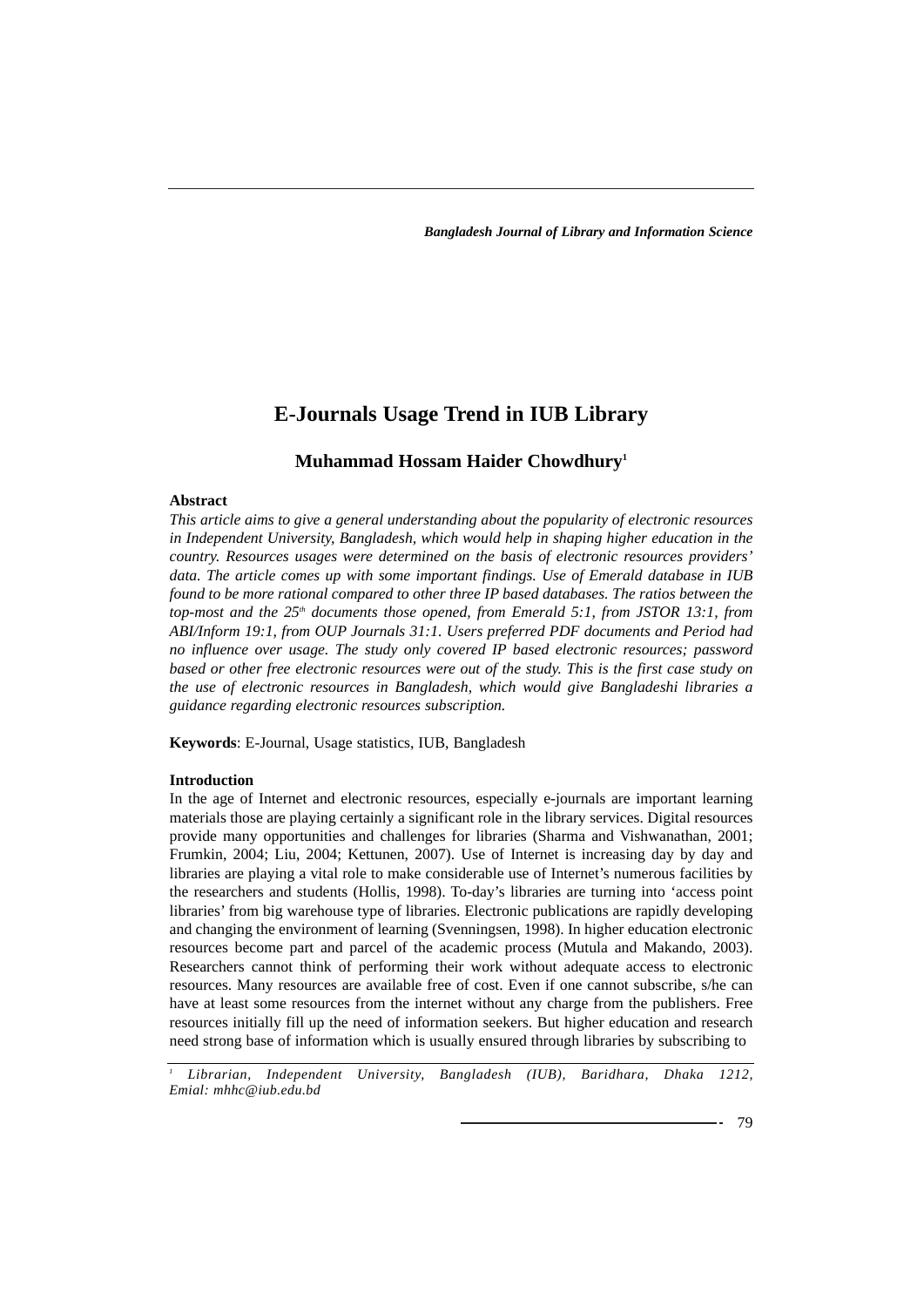full text databases and obviously facilitating browsing. Hollis emphasized on high performance networking for the Internet use in the academic libraries (1998). He described that Internet connection as must for all academic libraries. Electronic journals are now found cost-effective being it ensures the multiple user access at a time and eventually the price becomes acceptable to the institutions (Rowley, 2000).

#### **Purpose of the Study**

Subscription to electronic resources is a new phenomenon in library activities of Bangladesh. Confusion exists about the e-journal subscription in our country. Whether these resources are useful or just prestige symbol of the respective institutes needs to be resolved. This study is a step for eliminating confusion focusing on the usage of electronic resources in Independent University, Bangladesh (IUB). This report is basically concerned with the use of resources in IUB to find out the status of the use of electronic resources and the types of resources that are in great demand. The study may help the decision makers of the universities and higher education institutions to gauge the use and popularity of e-resources in educational environment of Bangladesh.

#### **Study Plan and Limitation**

This study is based on information received from the usage statistics of full text electronic resources providers of IUB Library. All four e-resources providers used COUNTER for statistics. It should be need that a group of publishers and librarians worked together under the umbrella of Project COUNTER to develop an internationally accepted Code of Practice that enables vendors to provide trust worthy statistics (Davis and Solla, 2003). Resources that were active in IUB in 2007 and could be reached through the university's proxy server's IP address have been taken into consideration. This focused on most-used e-journals; the format of documents that users preferred and the peak months of usage. Observing the use pattern the study tried to comprehend the position of the electronic resources in the university library.

## **Electronic Resources Use in Bangladesh**

Bangladesh has recently been experiencing the use of electronic resources. At present libraries of Independent University, Bangladesh (IUB), Dhaka University, Jahangirnagar University, Rajshahi University, Chittagong University, North South University, East West University, BRAC University (BU), South East University, Bangladesh Council of Scientific and Industrial Research, Bangladesh Atomic Energy Commission are subscribing to electronic resources. Probably BU showed the courage first to go for pay electronic journals by subscribing Jstor in 2002. Recently the North South University is also claiming that they also started subscription to Jstor in 2002. However, the next year IUB also started to get access to Jstor through subscription. Until 2006 when International Network for Avialability of Scientific Publications (INASP) opened a chapter for Bangladesh through Programme for the Enhancement of Research Information (PERI) with a view to develop a consortium for electronic resources subscription, except IUB, no other library subscribe to other electronic databases. There were some initiatives for forming consortia for acquiring electronic journals. UGC has been trying to figure out a consortium for the university libraries of Bangladesh since 2005 (Nazimuddin and Chowdhury, 2006). In the meantime Bangladesh Academy of Science successfully implemented PERI consortium.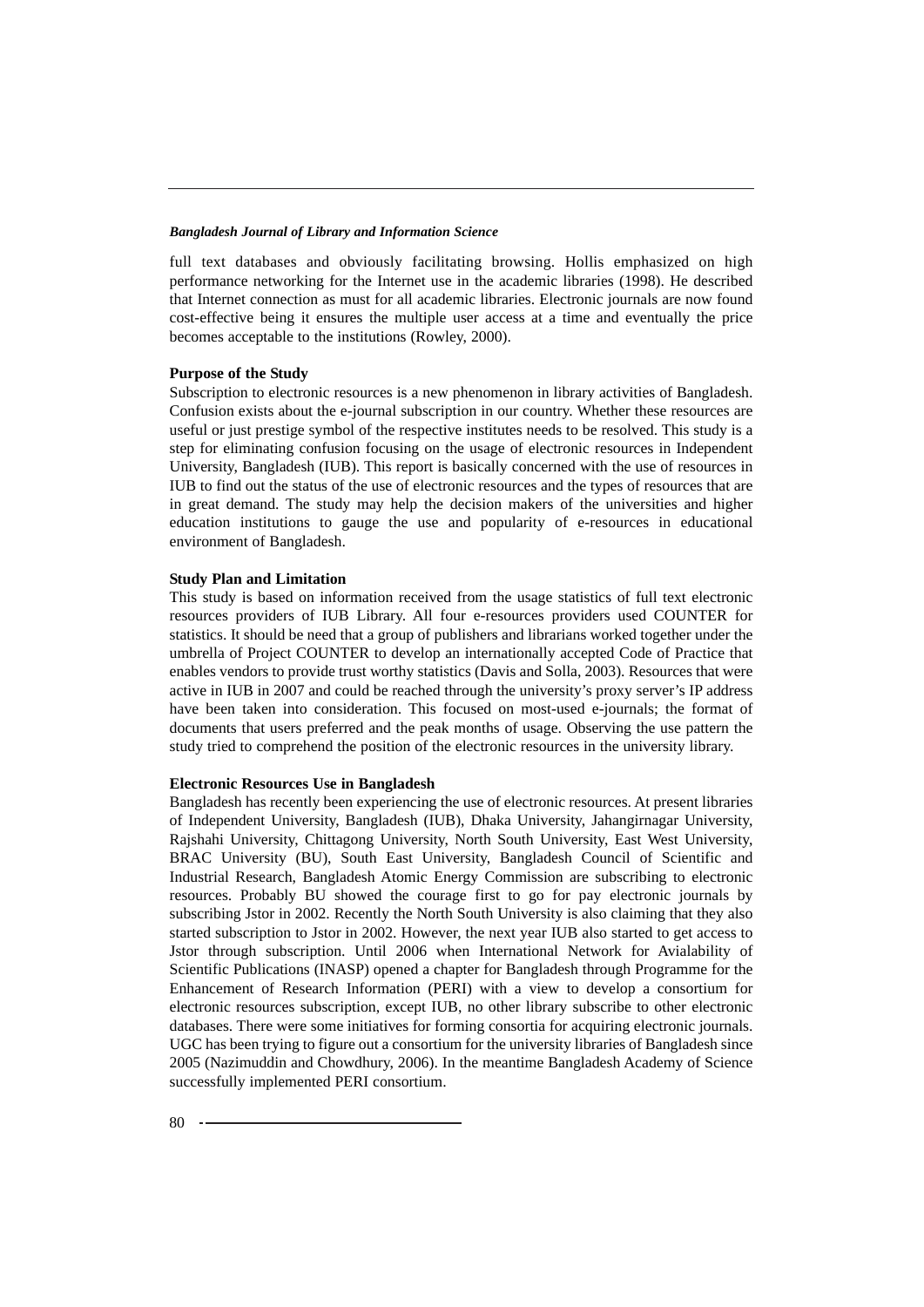# **Strength of IUB Library**

The IUB Library generally serves around 3,000 students mostly undergraduate and 190 faculty members. Moreover, 203 officers and staff, 109 Trust and donor members as well as the alumni can also approach for library services. Students and faculty members are spread out in four schools – School of Business, School of Engineering and Computer Science, School of Environmental Science and Management and School of Liberal Arts and Social Sciences. The University launched its library from its inception, i.e., 1993. The IUB Library in Dhaka holds over twenty five thousands volumes which include books, back issues journals, cassettes and CD-ROMs. Currently the library has subscription to 90 print titles.

So far the electronic resources are concerned, IUB advanced a step forward compared to its peers when it started subscribing to Emerald Full Text in 2004. In 2006, IUB had a trial for INASP resources from May to December, and for ScienceDirect from August to October and in 2007 for ABI/Inform during February/March. Due to the popularity of electronic resources for business affairs IUB extended full text journals subscription in 2007 by subscribing to ABI/Inform Global from ProQuest. Besides IUB has been successfully utilizing the free resources available on the Internet, especially for the developing countries that includes Oxford University Press (OUP) Journals, Health InterNetwork Access to Research Initiative (HINARI), Access to Global Online Research in Agriculture (AGORA), Online Access to Resources in the Environment (OARE), etc. Users in IUB can access the resources of HINARI, AGORA, OARE and others through password instead of IP. However, IUB recently joined the consortium coordinated by the Academy of Sciences.

#### **Usage of Oxford University Press Journals in IUB**

IUB received permission to access OUP journals for developing countries in September 2003. Agreement between OUP and IUB ensures free access to over 150 titles. This is the first brand 'bundle'3 of electronic resources that were made available for the IUB library users. But it was not found very popular. Through September to December in 2003 only 5 articles were read/downloaded from two titles – four documents from the Enterprise & Society: The International Journal of Business History and the other one from The Year's Work in English Studies. Following year the use of OUP journals increased, even than it was very poor. Only 82 articles were viewed from 16 titles. ELT Journal was ranked number one being 35 documents read from this, then The Review of Financial Studies, Journal of Experimental Botany, Behavioral Ecology and Nucleic Acids Research were ranked  $2<sup>nd</sup>$ ,  $3<sup>nd</sup>$ ,  $4<sup>th</sup>$  and  $5<sup>th</sup>$  respectively.

In 2005 total 312 full text documents were viewed/downloaded – 285 in PDF and 27 in HTML – from 20 titles. The ELT journal again was the highest used journal. One hundred ninety five documents were viewed/downloaded only from this journal in 2005.  $2<sup>nd</sup>$  highest is Health Promotion International from which 22 articles were downloaded only. Oxford Economic Papers, The World Bank Economic Review and The World Bank Research Observer were in  $3<sup>rd</sup>$ ,  $4<sup>th</sup>$  and  $5<sup>th</sup>$  positions respectively. The month September was in the peak for 92 documents and October was the second for 62 documents viewed in 2005.

In 2006, maximum documents were viewed from OUP Journals. Total viewed documents found 460 of which 391 PDF and 69 HTML from 67 titles. This year highest numbers of titles were consulted from this database. ELT Journal again hit highest which is 69, Health Policy and Planning was second for 43 articles. Family Practice, Occupational Medicine and The World Bank Economic Review were positioned  $3<sup>rd</sup>$ ,  $4<sup>th</sup>$  and  $5<sup>th</sup>$  respectively. In November 32 and in May

 $-81$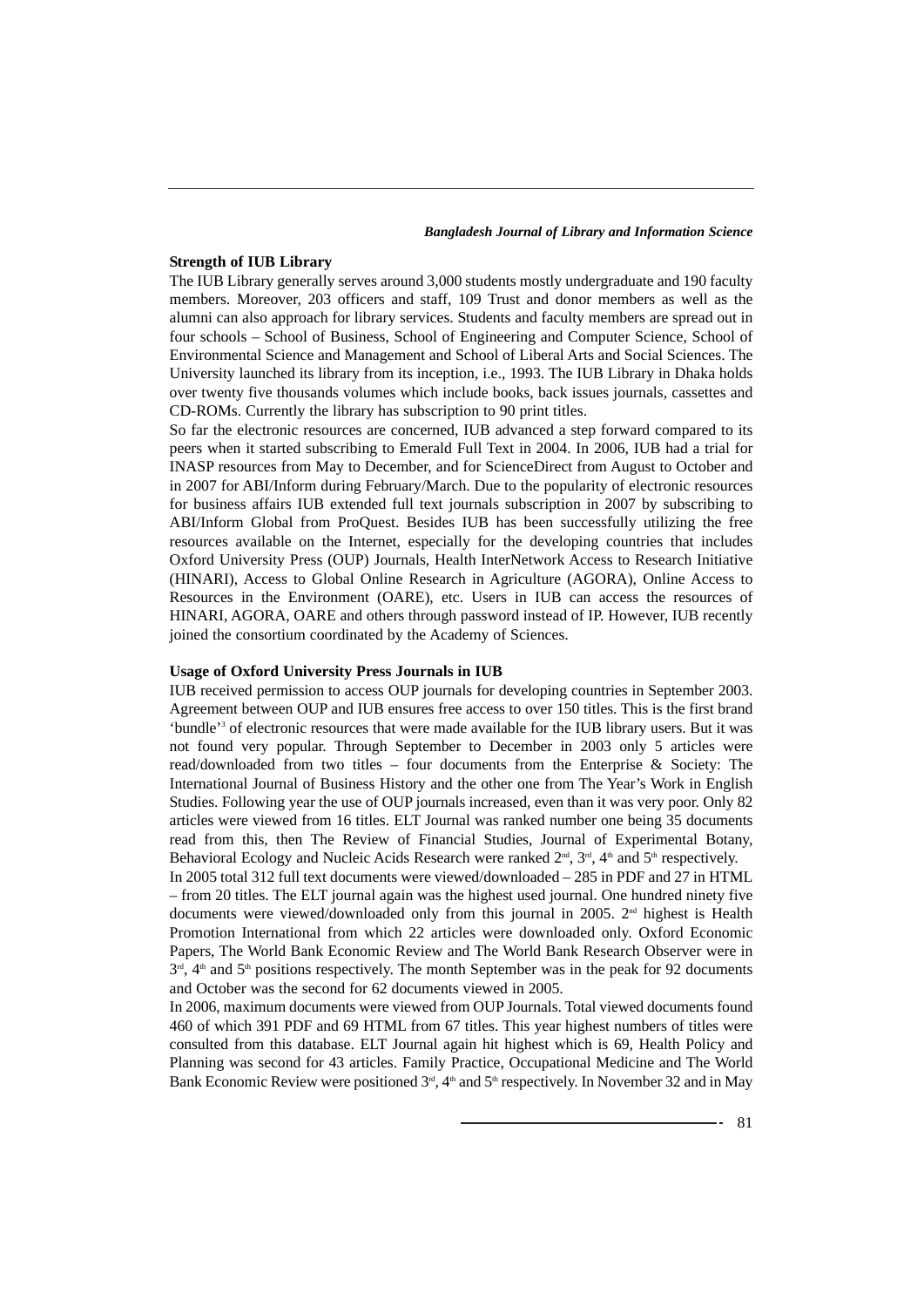20 documents were downloaded and they placed top two periods of usage in this year. In 2007 up to August, only 69 titles were consulted by the IUB Library users and downloaded 337 articles of which 218 in PDF format and 119 in HTML format. By downloading 30 articles from Health Policy and Planning it ranked number one and second is the International Journal of Epidemiology from where 29 full text were read/downloaded in this year. Health Promotion International, ELT Journal and American Journal of Epidemiology were placed  $3<sup>rd</sup>$ , 4<sup>th</sup> and 5<sup>th</sup> in usage ranking. By opening 66 documents in March and another 55 in April, these two months were found as two peak periods of usage.

| Most Preferred 25 OUP journals in IUB                               |              |            |                  |  |
|---------------------------------------------------------------------|--------------|------------|------------------|--|
| <b>Titles</b>                                                       | <b>Total</b> | <b>PDF</b> | <b>HTML</b>      |  |
| <b>ELT</b> Journal                                                  | 322          | 297        | 25               |  |
| Health Policy and Planning                                          | 77           | 71         | 6                |  |
| International Journal of Epidemiology                               | 60           | 35         | 25               |  |
| <b>Health Promotion International</b>                               | 51           | 25         | 26               |  |
| The World Bank Economic Review                                      | 42           | 42         | $\Omega$         |  |
| <b>Family Practice</b>                                              | 42           | 39         | $\overline{3}$   |  |
| Oxford Economic Papers                                              | 36           | 26         | 10               |  |
| Occupational Medicine                                               | 32           | 32         | $\Omega$         |  |
| <b>Applied Linguistics</b>                                          | 28           | 22         | 6                |  |
| American Journal of Epidemiology                                    | 25           | 8          | 17               |  |
| The Review of Financial Studies                                     | 24           | 22         | 2                |  |
| The World Bank Research Observer                                    | 23           | 23         | $\overline{0}$   |  |
| The European Journal of Public Health                               | 18           | 18         | $\Omega$         |  |
| The British Journal of Social Work                                  | 18           | 18         | $\Omega$         |  |
| Enterprise & Society: The International Journal of Business History | 16           | 11         | 5                |  |
| Journal of Tropical Pediatrics                                      | 16           | 16         | $\Omega$         |  |
| Social History of Medicine                                          | 14           | 14         | $\Omega$         |  |
| BJA: British Journal of Anaesthesia                                 | 13           | 12         | $\mathbf{1}$     |  |
| <b>Health Education Research</b>                                    | 13           | 8          | 5                |  |
| The Computer Journal                                                | 13           | 13         | $\Omega$         |  |
| Epidemiologic Reviews                                               | 12           | 6          | 6                |  |
| QJM: An International Journal of Medicine                           | 12           | 8          | $\overline{4}$   |  |
| Oxford Review of Economic Policy                                    | 11           | 11         | $\Omega$         |  |
| Journal of Experimental Botany                                      | 11           | 8          | 3                |  |
| Mathematical Medicine and Biology: A Journal of the IMA             | 11           | 11         | $\boldsymbol{0}$ |  |

**Table-1 : Titles from Oxford University Press Journals used maximum in IUB.**

 $82 - -$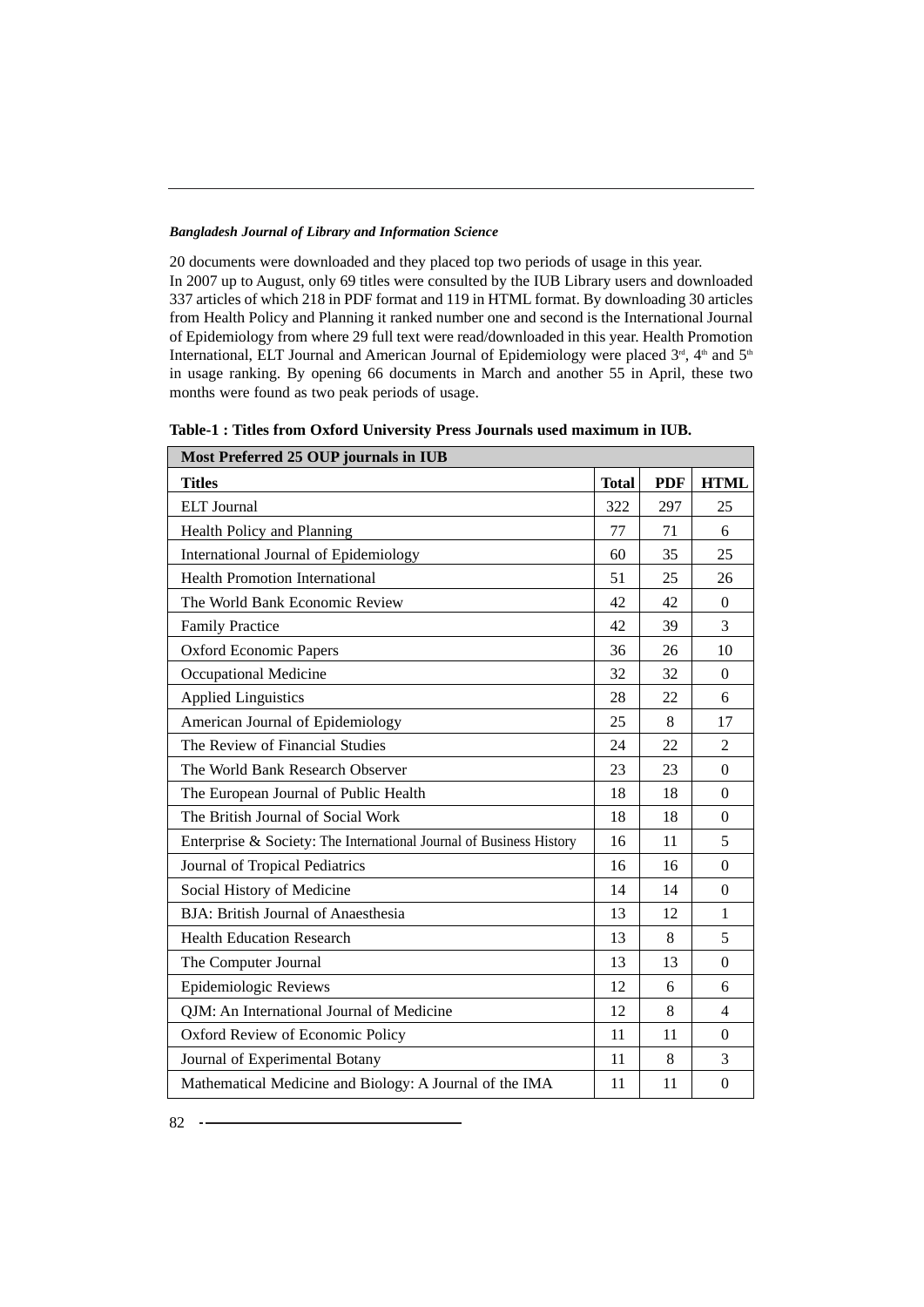One hundred one titles from OUP journals somehow consulted from the university sites since 2003. Up to 2006 there was an upward trend of usage of the resources. Table 1 shows the aggregated use of OUP journals since 2003 in IUB. Users preferred format of document was PDF. This full text database was found comparatively useful for English language, Health and Medicine. Period was not set up as a significant factor for choosing OUP Journal database.

#### **Usage of JSTOR**

JSTOR is the first subscribed full text database of IUB. Subscription was started at the end of 2003. Initially subscription was gone for Art and Science I and Business sections of the JSTOR and 115 titles were available for IUB. Immediately after the subscription it became popular. Only in February 2004 downloading was 820 full texts and in March it was 499. Total 1,981 full texts documents were downloaded in this year. PDF documents were 1,698 and 279 were in HTML format. Six hundred sixty one articles were downloaded only from the Journal of Finance, 216 were read from the American Economic Review, 202 from the Journal of Financial and Quantitative Analysis, 137 from the Journal of Business and 108 from the Journal of Political Economy. Fifty or higher number of documents were downloaded only from 8 titles in 2004. Total 61 titles were consulted from JSTOR in 2004.

In May 2005 subscription was gone for all sections of JSTOR. Among 584 titles available in JSTOR, our users consulted only 186 titles in 2005. One hundred twenty articles were downloaded from the Accounting Review, 114 form the Journal of Marketing, 93 from the Journal of Finance, 86 from the Strategic Management Journal, 60 from the Modern Language Journal. All other titles were consulted for less than 50 documents each. Total 1,689 documents were read/downloaded in this period – 1,047 were in PDF and others in HTML. Three hundred ninety eight titles were not even looked into. August and September were the two topmost usage months as 266 and 254 documents were downloaded respectively.

Of 673 titles IUB library users consulted with 408 titles in 2006. Four hundred thirty two documents were consulted from the Journal of Marketing, 328 from Journal of Finance, 258 from the Management Science and same number from the Academy of Management Journal, 211 from the Journal of Marketing Research. More than 50 documents were downloaded from 25 titles each. Two hundred sixty five titles were not opened by our users in this year. Total 6,108 documents of which 3,191 were in PDF and 2,904 were in HTML were downloaded in 2006. In November 1,359 and in April 1,330 documents were downloaded.

| Most Preferred 25 titles of JSTOR in IUB       |              |      |       |  |
|------------------------------------------------|--------------|------|-------|--|
| <b>Titles</b>                                  | <b>Total</b> | PDF  | HTML. |  |
| Journal of Finance                             | 1923         | 1389 | 532   |  |
| Journal of Marketing                           | 992          | 523  | 465   |  |
| American Economic Review                       | 591          | 402  | 189   |  |
| Journal of Financial and Quantitative Analysis | 556          | 402  | 154   |  |
| <b>Accounting Review</b>                       | 488          | 235  | 250   |  |

**Table-2 : Most used 25 titles of JSTOR from 2004 to 2007.**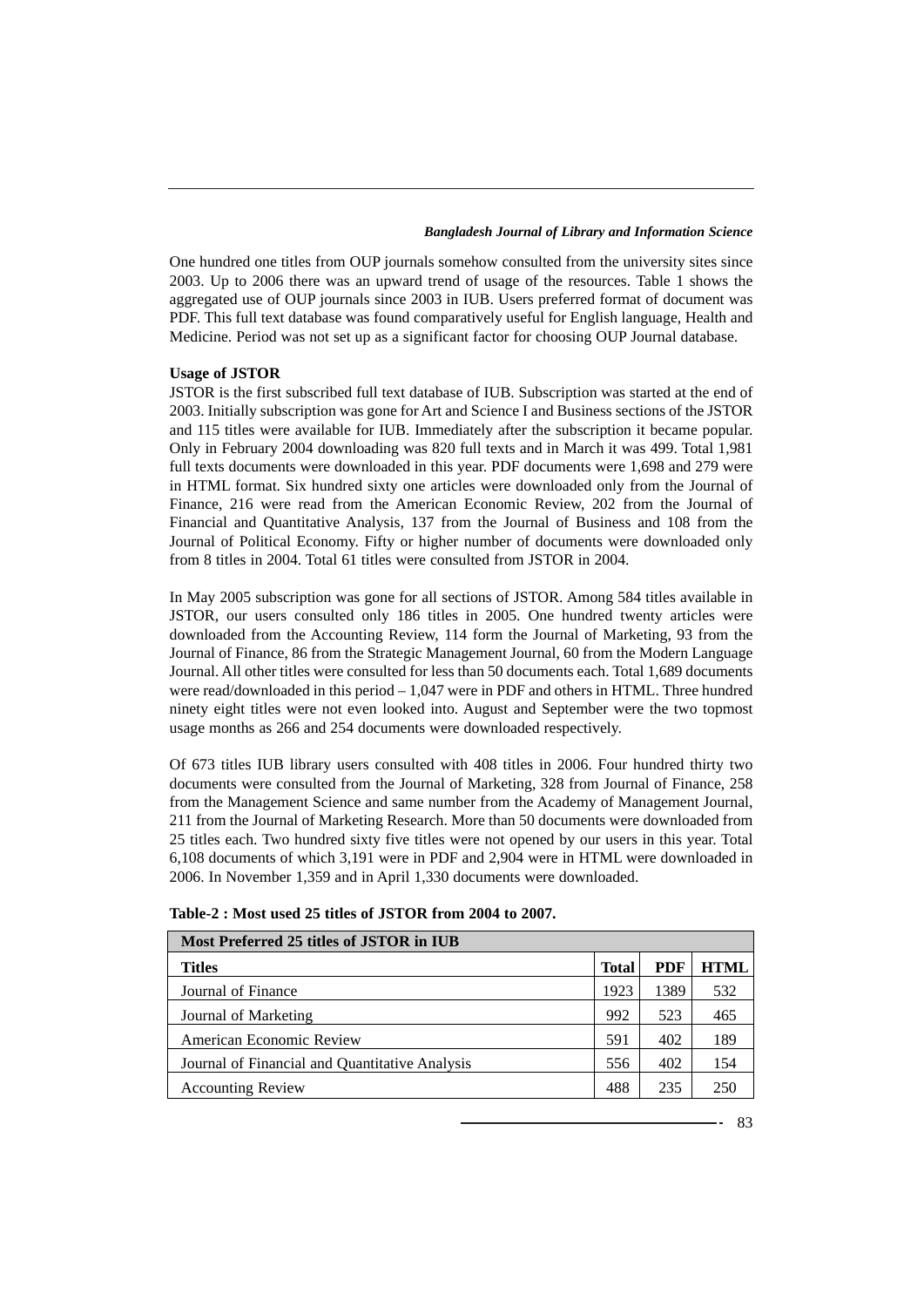| <b>Titles</b>                             | <b>Total</b> | <b>PDF</b> | <b>HTML</b> |
|-------------------------------------------|--------------|------------|-------------|
| Academy of Management Journal             | 458          | 209        | 248         |
| Journal of Marketing Research             | 442          | 235        | 207         |
| Management Science                        | 407          | 138        | 269         |
| Journal of Business                       | 341          | 265        | 76          |
| Academy of Management Review              | 338          | 169        | 169         |
| Journal of Consumer Research              | 288          | 184        | 103         |
| Journal of Money, Credit and Banking      | 284          | 178        | 106         |
| Strategic Management Journal              | 265          | 117        | 148         |
| Journal of Political Economy              | 240          | 166        | 74          |
| Journal of Risk and Insurance             | 223          | 172        | 51          |
| Theatre Journal                           | 190          | 176        | 14          |
| Quarterly Journal of Economics            | 171          | 101        | 70          |
| Review of Economics and Statistics        | 166          | 97         | 69          |
| Journal of International Business Studies | 165          | 76         | 89          |
| Journal of Accounting Research            | 165          | 78         | 87          |
| <b>Asian Survey</b>                       | 165          | 60         | 105         |
| Journal of Organizational Behavior        | 165          | 100        | 63          |
| <b>Studies in Family Planning</b>         | 159          | 78         | 80          |
| <b>MIS</b> Quarterly                      | 157          | 61         | 94          |
| Review of Financial Studies               | 153          | 118        | 34          |

Of 733 titles only 494 titles were read/downloaded and 239 titles were completely untouched in 2007. This year, the Journal of Finance was consulted maximum and 1054 documents were viewed full text from this title. From the Journal of Marketing 549, from the American Economic Review 325, from the Journal of Financial and Quantitative Analysis 292 and from the Journal of Money, Credit and Banking 288 documents were downloaded. Fifty or more documents were downloaded from 49 titles each in 2007. Out of these 49 titles from 24 titles 100 or more documents were downloaded this year. Of total 11,407 full text documents 5,516 were in PDF and 5,857 were in HTML. Two thousand Five hundred seventy documents were consulted only in August and 1,630 in April.

As shown in Table 2 among 25 JSTOR titles viewed most since 2004 except 3 titles all other somehow related to business. There were some use for art, social science and health. Users, here also, preferred PDF files for their reading. JSTOR titles were getting popularity gradually. There was seen an increasing trend of variation of the titles consultation. Months with initial 'A' found busy period as both April and August placed twice each at top two usage months of the years.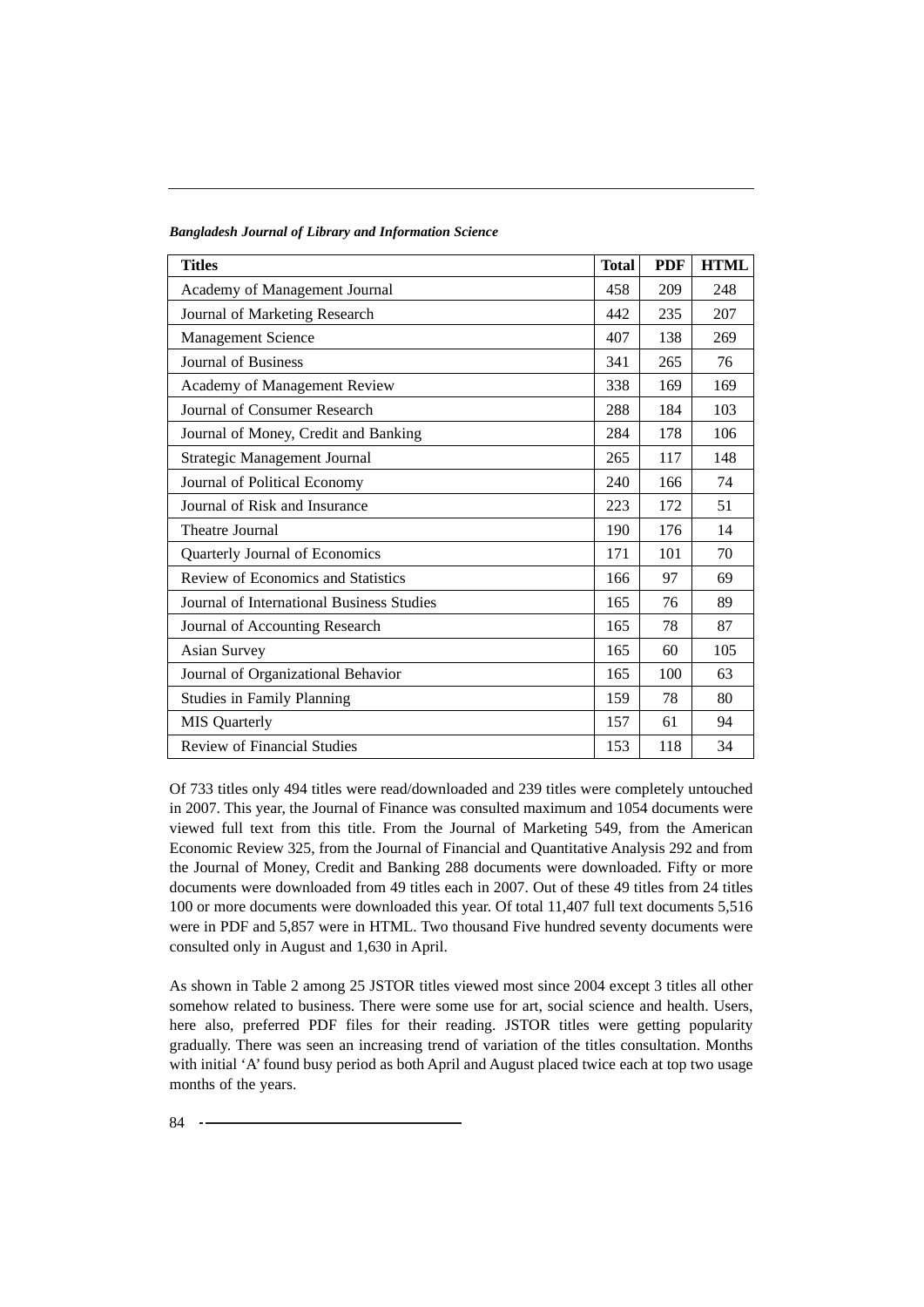# **Usage of ProQuest (ABI/Inform)**

IUB Library has subscription to ABI/Inform – one database of ProQuest. ProQuest's Dissertations and Theses is the highest used title of which 375 full text articles in PDF format were downloaded in 2007. Journal of Business Ethics is the second highest used journal. From this title 170 documents were opened in PDF format and 1 in HTML format. Journal of American Academy of Business, Cambridge was the third. One hundred forty one articles were opened or downloaded from it. Financial Times and The Business Review, Cambridge were 4<sup>th</sup> and 5<sup>th</sup> position in respect of usage. Though there were rights to access over 2,000 titles from ABI/Inform of ProQuest only 745 titles were consulted by the IUB users and total 3,949 documents were either read or downloaded. Except topmost six titles all others were consulted for less than 50 documents each. July is the month when maximum numbers of articles were downloaded. This time 1,262 documents were opened. By opening 778 documents in March it placed second highest period of usage.

| Preferred 25 titles of ABI/Inform in IUB           |              |            |                |  |
|----------------------------------------------------|--------------|------------|----------------|--|
| <b>Titles</b>                                      | <b>Total</b> | <b>PDF</b> | <b>HTML</b>    |  |
| E ProQuest Dissertations and Theses                | 407          | 407        | $\theta$       |  |
| <b>Journal of Business Ethics</b>                  | 171          | 170        | 1              |  |
| Journal of American Academy of Business, Cambridge | 141          | 113        | 28             |  |
| <b>Financial Times</b>                             | 63           | $\Omega$   | 63             |  |
| <b>Wall Street Journal</b>                         | 56           | $\Omega$   | 56             |  |
| The Business Review, Cambridge                     | 56           | 50         | 6              |  |
| Canadian HR Reporter                               | 46           | 41         | 5              |  |
| HRMagazine                                         | 45           | 39         | 6              |  |
| Personnel Today                                    | 44           | 38         | 6              |  |
| Organization Development Journal                   | 39           | 38         | 1              |  |
| Leadership & Organization Development Journal      | 38           | 37         | 1              |  |
| Strategy & Leadership                              | 37           | 35         | $\overline{2}$ |  |
| Journal of Leadership & Organizational Studies     | 36           | 35         | 1              |  |
| <b>Strategic Finance</b>                           | 33           | 33         | $\Omega$       |  |
| Workforce                                          | 32           | 29         | 3              |  |
| <b>EIU ViewsWire</b>                               | 32           | $\Omega$   | 32             |  |
| <b>Business and Society</b>                        | 30           | 28         | $\mathfrak{D}$ |  |
| <b>HR Focus</b>                                    | 29           | 26         | 3              |  |
| Knight Ridder Tribune Business News                | 26           | $\Omega$   | 26             |  |
| Physician Executive                                | 26           | 26         | $\Omega$       |  |
| <b>Strategic Communication Management</b>          | 25           | 23         | $\overline{2}$ |  |

|  |  | Table 3: Top 25 Journals used from ABI/Inform of ProQuest |  |
|--|--|-----------------------------------------------------------|--|
|--|--|-----------------------------------------------------------|--|

85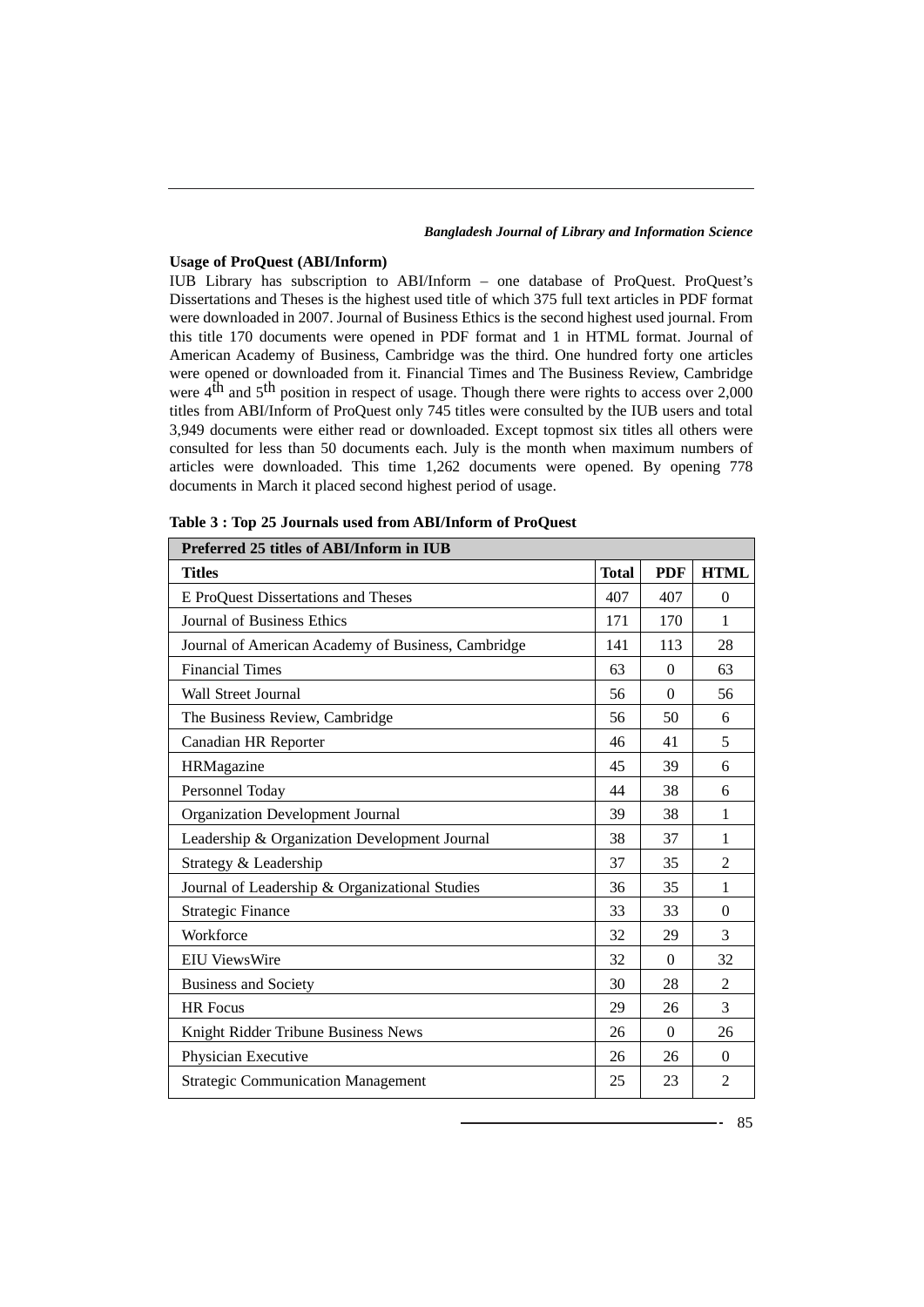| Titles                                            | <b>Total</b> | PDF | HTML |
|---------------------------------------------------|--------------|-----|------|
| The International Journal of Bank Marketing       | 24           | 17  |      |
| <b>Quality Progress</b>                           | 23           | 21  |      |
| Personnel Psychology                              | 22           | 20  |      |
| American Bankers Association. ABA Banking Journal |              | 19  |      |

Mostly business oriented titles were consulted from this database. Table 3 contains all business related titles. Though ABI/Inform basically was a business database, it included many social science and computer related titles. Users again preferred PDF documents for their reading. ABI/Inform was in the first year of use in IUB and duly comparing period factors were absent.

## **Usage of Emerald**

In 2006 out of 220 titles 177 titles were read from IUB site and 35,418 full text documents were either opened or downloaded. Top most five used journals were:

International Journal of Bank Marketing — 2218 full text opened

European Journal of Marketing – 1879 full text opened

New Library World – 1670 full text opened

Journal of Services Marketing – 1355 full text opened

Journal of Product & Brand Management – 1258 full text opened

Twenty two titles hit over 500 times each for full texts in 2006. vis-à-vis 37 titles were not even opened.

In 2007 out of 221 titles 174 titles were consulted for full text. 17,730 documents were downloaded only in July 2007 and 10,766 articles were in April 2007. Total 64,646 documents were consulted or opened in this year. Five top used titles were:

International Journal of Bank Marketing – 4,260 full text opened

European Journal of Marketing – 2,680 full text opened

Library Management – 2,119 full text opened

Journal of Product & Brand Management – 1,935 full text opened

International Journal of Service Industry Management – 1,848 full text opened

| Preferred 25 Emerald titles in IUB      |              |      |             |  |
|-----------------------------------------|--------------|------|-------------|--|
| <b>Titles</b>                           | <b>Total</b> | PDF  | <b>HTML</b> |  |
| International Journal of Bank Marketing | 6478         | 5145 | 1333        |  |
| European Journal of Marketing           | 4559         | 3755 | 804         |  |
| Journal of Product & Brand Management   | 3193         | 2540 | 653         |  |
| Journal of Services Marketing           | 3177         | 2546 | 631         |  |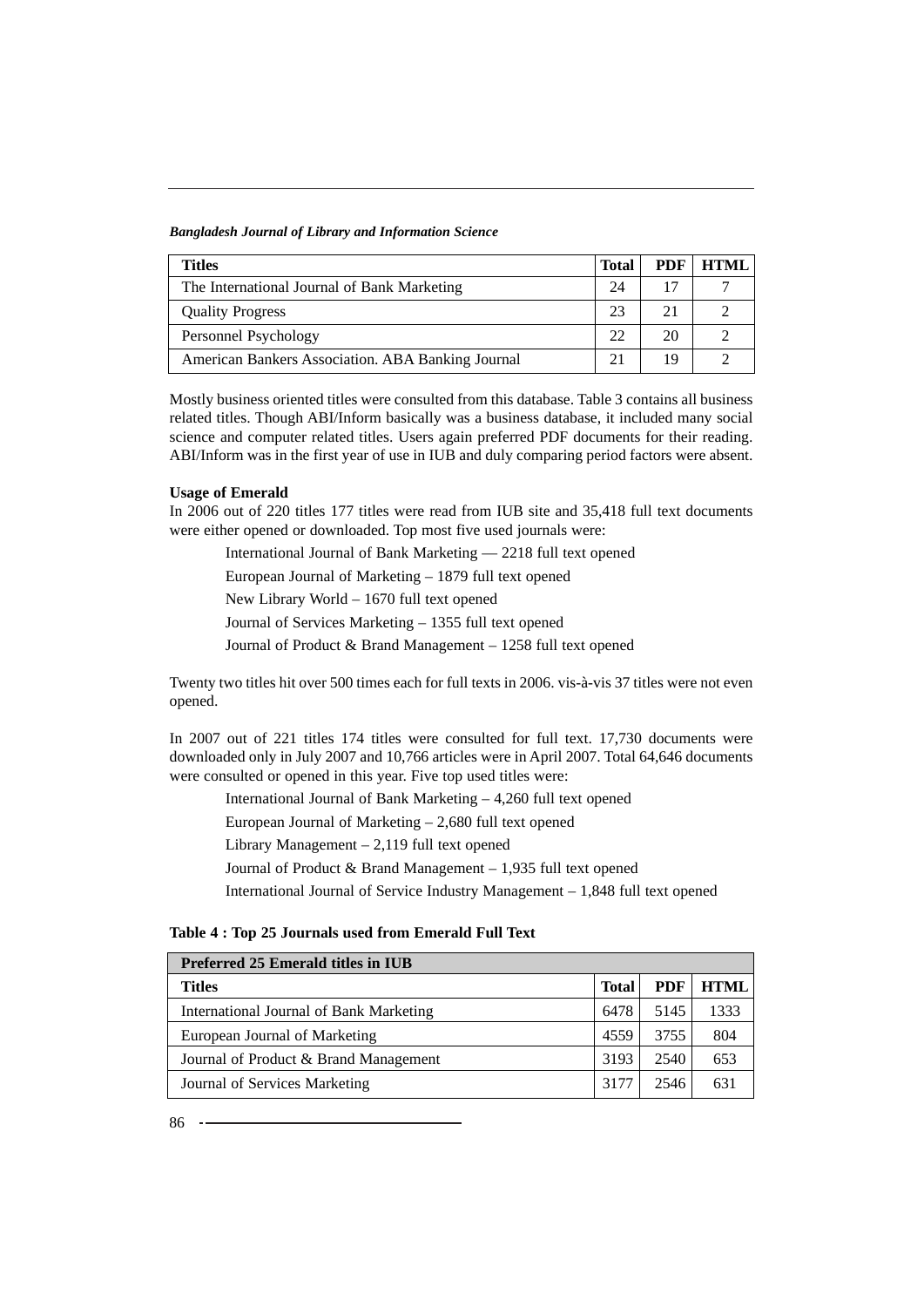| <b>Titles</b>                                               | <b>Total</b> | <b>PDF</b> | <b>HTML</b> |
|-------------------------------------------------------------|--------------|------------|-------------|
| International Journal of Service Industry Management        | 2964         | 2361       | 603         |
| Managing Service Quality                                    | 2745         | 2154       | 591         |
| International Journal of Retail & Distribution Management   | 2654         | 2003       | 651         |
| <b>Library Management</b>                                   | 2460         | 1050       | 1410        |
| Journal of Consumer Marketing                               | 2409         | 1925       | 484         |
| Leadership & Organization Development Journal               | 2407         | 2023       | 384         |
| <b>Management Decision</b>                                  | 2387         | 2004       | 383         |
| Marketing Intelligence & Planning                           | 2217         | 1810       | 407         |
| Managerial Auditing Journal                                 | 2077         | 1775       | 302         |
| Journal of Business & Industrial Marketing                  | 1903         | 1635       | 268         |
| New Library World                                           | 1825         | 643        | 1182        |
| Journal of Managerial Psychology                            | 1784         | 1462       | 322         |
| <b>Personnel Review</b>                                     | 1736         | 1345       | 391         |
| Journal of Management Development                           | 1706         | 1427       | 279         |
| International Journal of Social Economics                   | 1626         | 1295       | 331         |
| Library Hi Tech                                             | 1530         | 661        | 869         |
| International Journal of Manpower                           | 1505         | 1133       | 372         |
| International Journal of Quality & Reliability Management   |              | 1120       | 258         |
| Industrial Management & Data Systems                        |              | 1112       | 221         |
| Journal of European Industrial Training                     | 1327         | 1104       | 223         |
| International Journal of Operations & Production Management | 1318         | 1115       | 203         |

*Bangladesh Journal of Library and Information Science*

Eighteen journals hit over 1,000 each for the full texts and 24 more journals had over 500 hits each for full texts. Another 56 (98-42) journals hit over 100 each. Fifty plus hits had 24 (122- 98) more titles.

International Journal of Service Industry Management was placed  $5<sup>th</sup>$  in the aggregated ranking though it was absent in separate yearly ranking of five top titles. Top  $12<sup>th</sup>$  in Emerald has higher usage figure than the topmost used journal of JSTOR. Though Emerald's figure is for two years, i.e., 2006 and 2007, whereas JSTOR's figures calculated since 2004. Total 184 titles were consulted in two years from 221 titles available in the Emerald for IUB.

Report of Emerald for 2005 per journal was not available at administrative login. Only current and previous years reports for per journal per month could get from administrative login. Summary report per month for 2005 only be retrieved, but not per journal information. As per summary report 12, 340 full text documents were viewed throughout the year 2005. Information of 2004 was totally absent. Table 4 includes only combined usage figures of 2006 and 2007.

 $-87$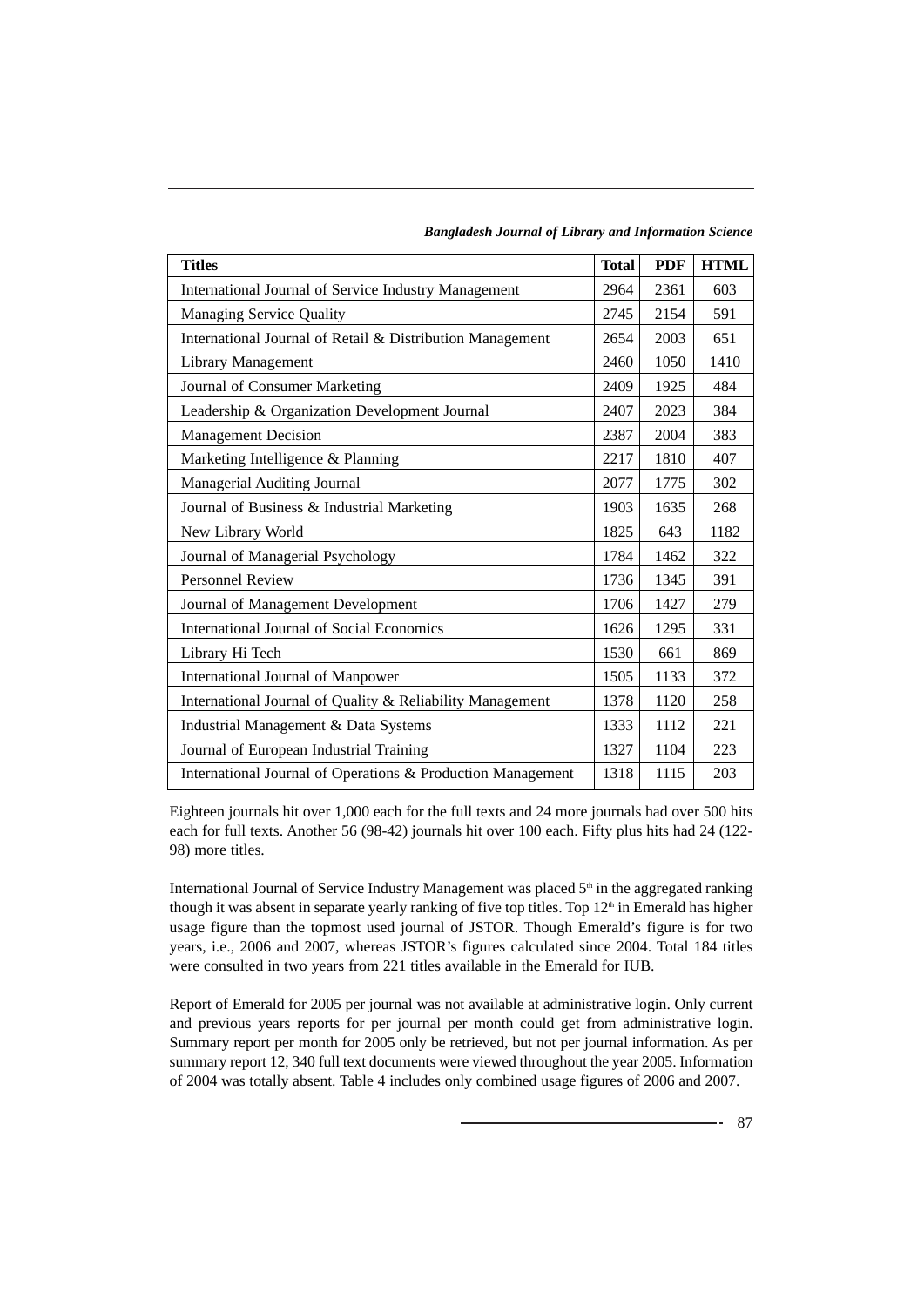# **Discussion**

Emerald full text database was found most popular in IUB Library. Emerald deals mainly with management. Most of the students of IUB prefer to study business courses and that would be the main reason for its popularity in this university. Of most used ten Emerald journals, nine were on business. Except three journals all others in top 25 titles were directly or indirectly on business related. Same to JSTOR, i.e. only three titles are not related to business in maximum consulted 25 titles. In ABI/Inform only one title was out of business affairs. Exception found in OUP Journals where only five titles in top used 25 titles were on business. Quite a good number of titles were related to Health and Medicine in OUP Journals' top 25 titles used.



Faculty members of the School of Business played an important role to link the electronic resources with their courses and that made the resources more usable. In all cases users preferred PDF files to read. The usage of Emerald titles is much more higher than any other full text databases available in IUB. Table  $-5$  shows that from Emerald 1,12,404 documents were viewed in IUB and second highest position that placed by JSTOR was viewed less than one fifth being 21,185 document were read from the university sites. OUP journals placed last even though it was available since 2003. Only 1% documents were viewed from OUP journals (Figure 1).

ProQuest's ABI/Inform was launched in February 2007 but users started to look into this database seriously from March. In this respect the number of usage is not bad. Figure – 2 shows that maximum titles were consulted from ABI/Inform of ProQuest. It was reported that many users preferred Emerald over ABI/Inform due to the documents format. ABI/Inform gives image format in PDF files. Due to image format it took longer time to download. In fact in management view this, images, would less efficient as this eat up the bandwidth of the university.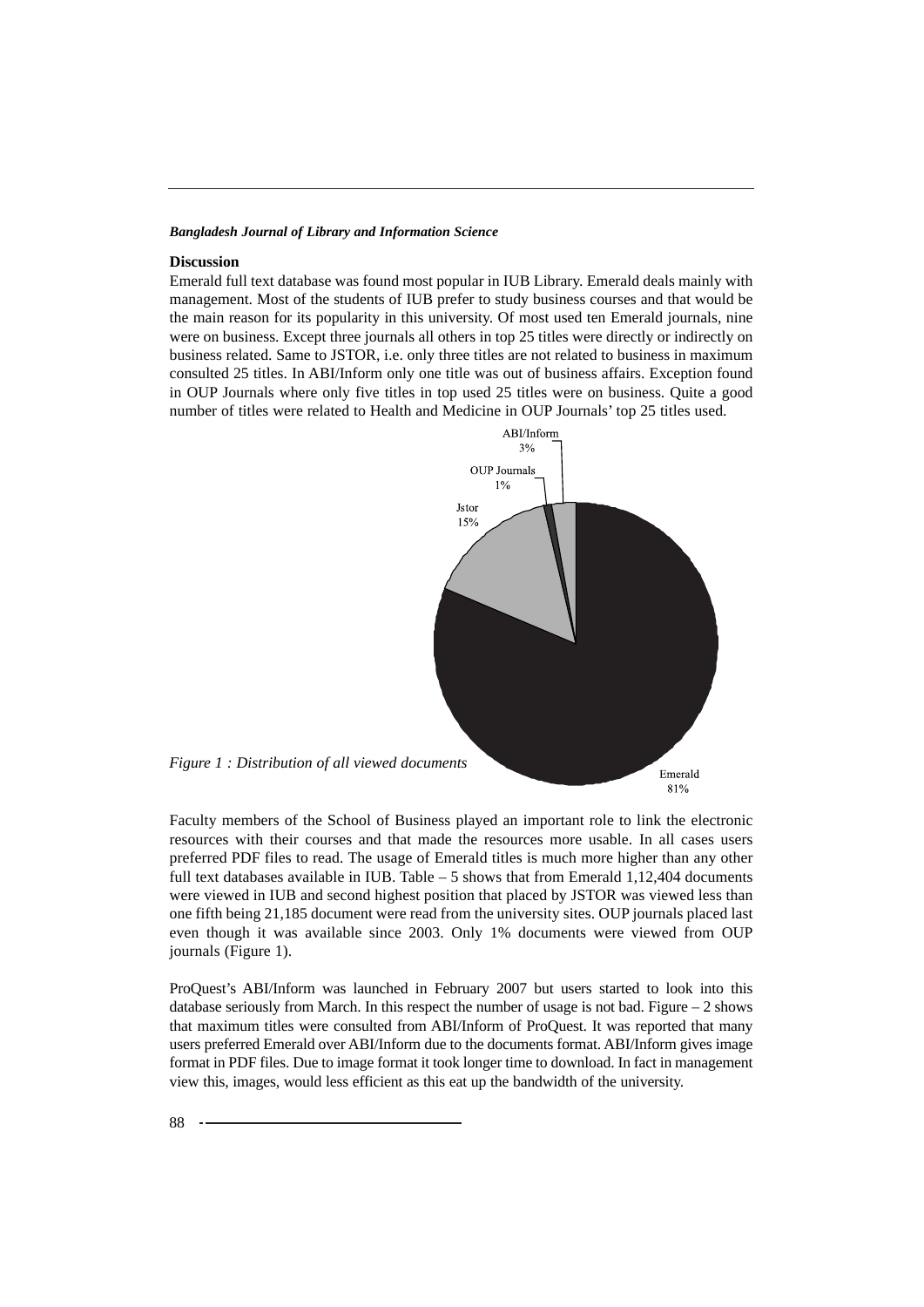| <b>Platforms</b>    | 2004                         | 2005         | 2006         | 2007   | Total   |
|---------------------|------------------------------|--------------|--------------|--------|---------|
| Emerald<br>Insight  | Information<br>not available | 12,340       | 35,418       | 64,646 | 112,404 |
| <b>JSTOR</b>        | 1,981                        | 1,689        | 6,108        | 11,407 | 21,185  |
| <b>OUP Journals</b> | 92                           | 312          | 460          | 337    | 1201    |
| ProQuest            | Subscription<br>not started  | Subscription | Subscription | 3.949  | 3.949   |
| <b>Grand Total</b>  | 2,073                        | 14,341       | 41,986       | 82,346 | 138,739 |

**Table 5 : Total Documents Downloaded from Different Platforms**

Use of Emerald database in IUB found more rational comparing to other three databases. The ratio of the topmost and the  $25<sup>th</sup>$  documents those opened in two years from Emerald was 5:1. JSTOR's titles ratio for the same for four years was 13:1. ProQuest has strong prospect to receive users' attention being its ratio for same in only a year placed 19:1. OUP Journal titles not only received less attention in number but also had high gap between the topmost and the  $25<sup>th</sup>$  titles, i.e., 29:1. But gradually use of OUP journals had also been increasing.

In no case period was the factor of use. It varies year to year or platform to platform. No connection was found between usage and the months of usage. December/January and May/June, i.e., in the off semesters, usage was found extremely few comparing to other months. That means that usage depends on class works given to students.



*Figure – 2 : Titles used from different platforms*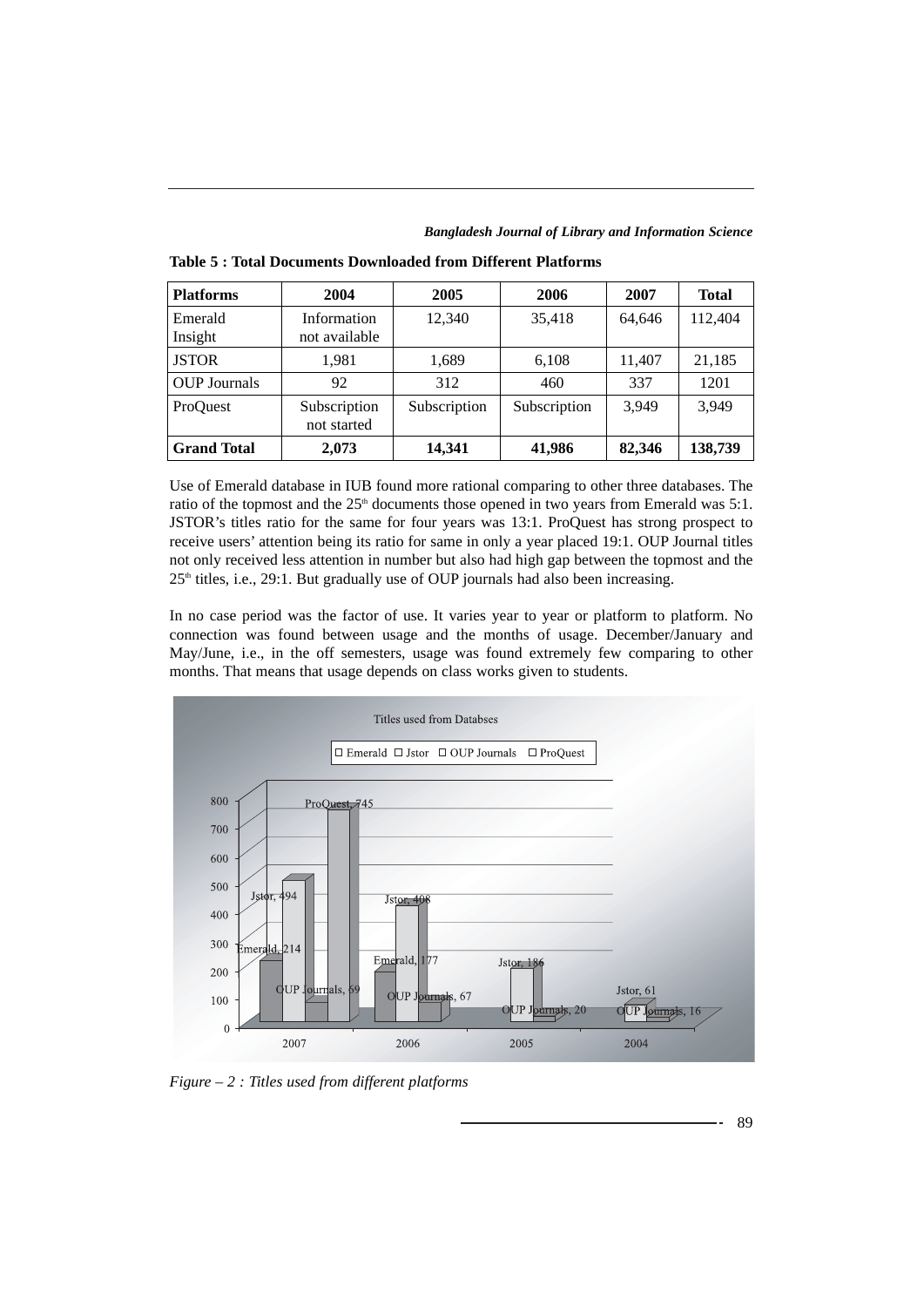Phil Davis found little similarity in the uses of e-journals at undergraduate institutions (2002). Many other studies also validated Davis's findings which would be of value to collection development (Medeiros, 2005). But IUB's data differs little bit with those findings.

Except few hundred students all other students were studying at the undergraduate level in IUB. Visitors of the IUB Library were found mostly undergraduate students. All the library computers were used to keep busy by those students. It was also reported that library took the larger share of the university bandwidth. So, apparently we understood undergraduate students were the main users and the Emerald and ProQuest were heavily used by the undergraduate students of the School of Business. As JSTOR's used titles were again mostly on business affairs it is also indicating that undergraduate students made this number. In JSTOR the Journal of Finance is common in top five used titles of every year. Journal of Marketing only absent in one year's top five hit list. Three other titles – American Economic Review, Journal of Financial and Quantitative Analysis and Accounting Review – are also found common in half of the scheduled years of JSTOR for this purpose. In Emerald database International Journal of Bank Marketing and European Journal of Marketing both were 1<sup>st</sup> and 2<sup>nd</sup> respectively in both the years. Journal of Product & Brand Management is also common in top most used five titles of Emerald. May be these were common due to little options were available for choosing different other titles from IUB or due to generalization on the basis of apparent library use, not through on strict log in data.

#### **Conclusion**

Remotely accessible resources are helping libraries for growing with contents without extending its physical structures. It is now dominating world wide libraries. Electronic resources are getting importance to even small academic and public libraries and they are consuming larger share of library budgets in many cases (White, 1997). This trend cannot be ignored in our country. On the other hand, physical growth of libraries in Bangladesh in most cases is very slow. Electronic resources can play vital role to expand libraries' resources. It will be practical in to-days environment for any library to move gradually into access point library concept for the journal acquisition. The Experience of IUB Library indicates that the relevant materials have incredible use if those can be made available for the users of Bangladesh, though in case of IUB most of the users were interested on business. It needs to be examined that why other schools' users were not have interest to consult the e-resources available in IUB. Bangladesh Academy of Science has done a great job by opening a chapter for Bangladesh in PERI of INASP. If more libraries participated with the PERI than subscription for each library will come down being Academy is paying for whole Bangladesh. Subsequently, other consortia may be formed for exploring more electronic resources at an affordable price and higher education libraries, at least, will then find more users. Users will take interest for research and ultimately the country will get immense benefit.

## **References**

Davis, P.M. (2002), Patterns of electronic journal usage: challenging the composition of geographic consortia, College & Research Libraries, Vol. 63 No. 6, pp. 484-97.

Davis, P.M. and Solla, L. R. (2003), An IP-level analysis of usage statistics for electronic journals in chemistry : making inferences about user behavior, Journal of the American Society

 $90 - -$